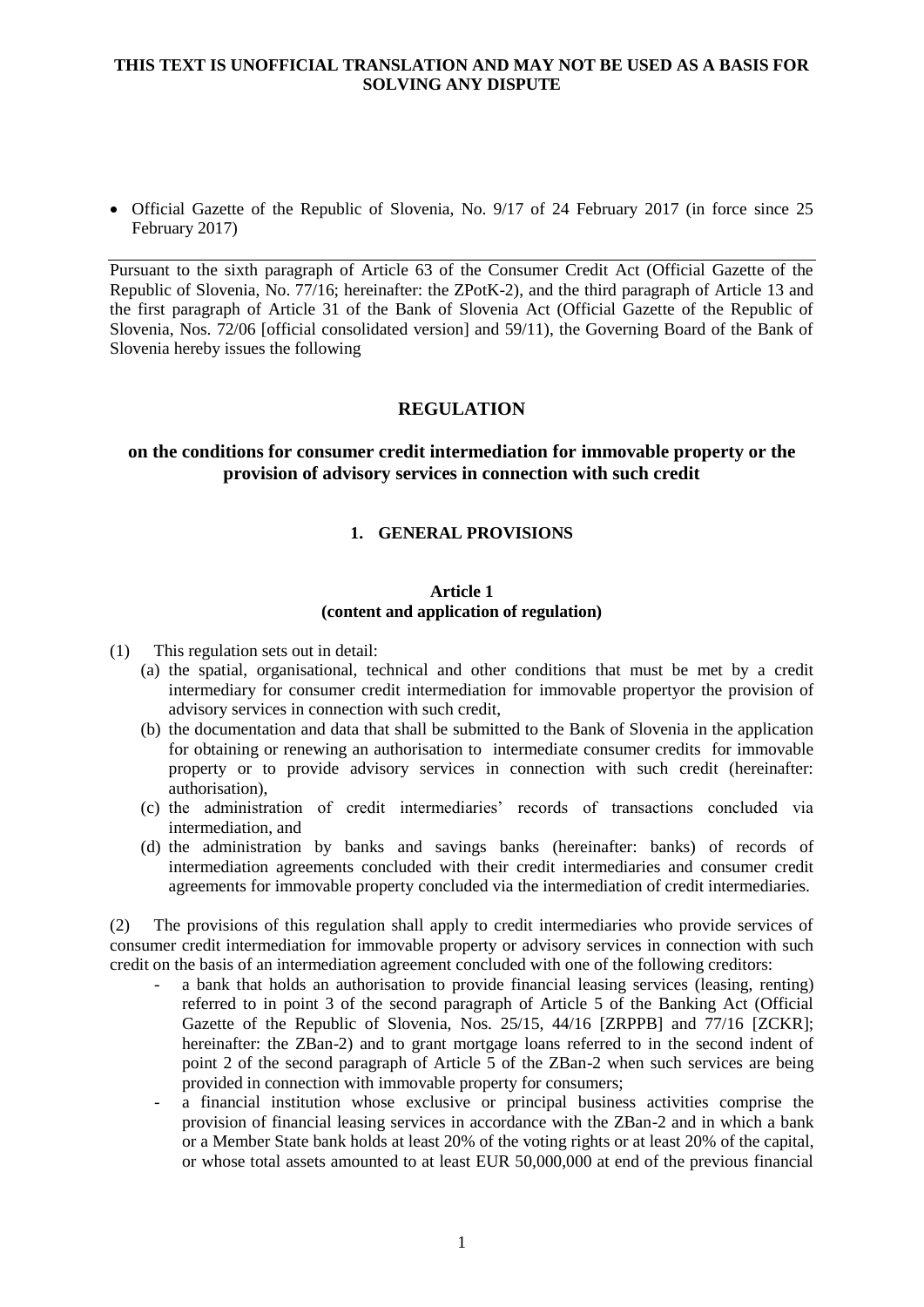year, and that has obtained a Bank of Slovenia authorisation to provide financial leasing services for immovable property in the territory of the Republic of Slovenia.

(3) Wherever this regulation makes reference to the provisions of other regulations, these provisions shall apply in their wording applicable at the time in question.

### **Article 2 (definition of terms)**

(1) The terms used in this regulation are the same as those defined in the ZPotK-2 and the ZBan-2.

(2) A credit intermediary in an ancillary capacity referred to in point 15 of Article 2 of the ZPotK-2 who provides services of consumer credit intermediation for immovable property or advisory services in connection with such credit shall also be deemed a credit intermediary.

## **2. CONDITIONS FOR CONSUMER CREDIT INTERMEDIATION FOR IMMOVABLE PROPERTY OR PROVISION OF ADVISORY SERVICES IN CONNECTION WITH SUCH CREDIT**

### **Article 3**

### **(intermediation agreement of consumer credit for immovable property)**

(1) A credit intermediary may only provide services of consumer credit intermediation for immovable property or advisory services in connection with such credit on the basis of a written intermediation agreement of consumer credit for immovable property (hereinafter: intermediation agreement) concluded with a creditor referred to in the second paragraph of Article 1 of this regulation.

(2) A determination of the scope of the responsibilities of the creditor and the credit intermediary in transgressing the scope of the credit intermediary's authorities referred to in the first paragraph of Article 4 of this regulation is a mandatory integral part of the agreement referred to in the first paragraph of this article.

(3) In the event of the transgression of the credit intermediary's authorities, and should damage be incurred by the consumer during the provision of services of consumer credit intermediation for immovable property, the creditor and the credit intermediary shall be jointly and severally liable.

## **Article 4**

# **(credit intermediary's authority to intermediate consumer credits for immovable property or to provide advisory services in connection with such credit)**

(1) In the intermediation agreement referred to in the first paragraph of Article 3 of this regulation, the creditor and the credit intermediary acting therefor shall set out the scope of the authorities of the credit intermediary, in particular defining: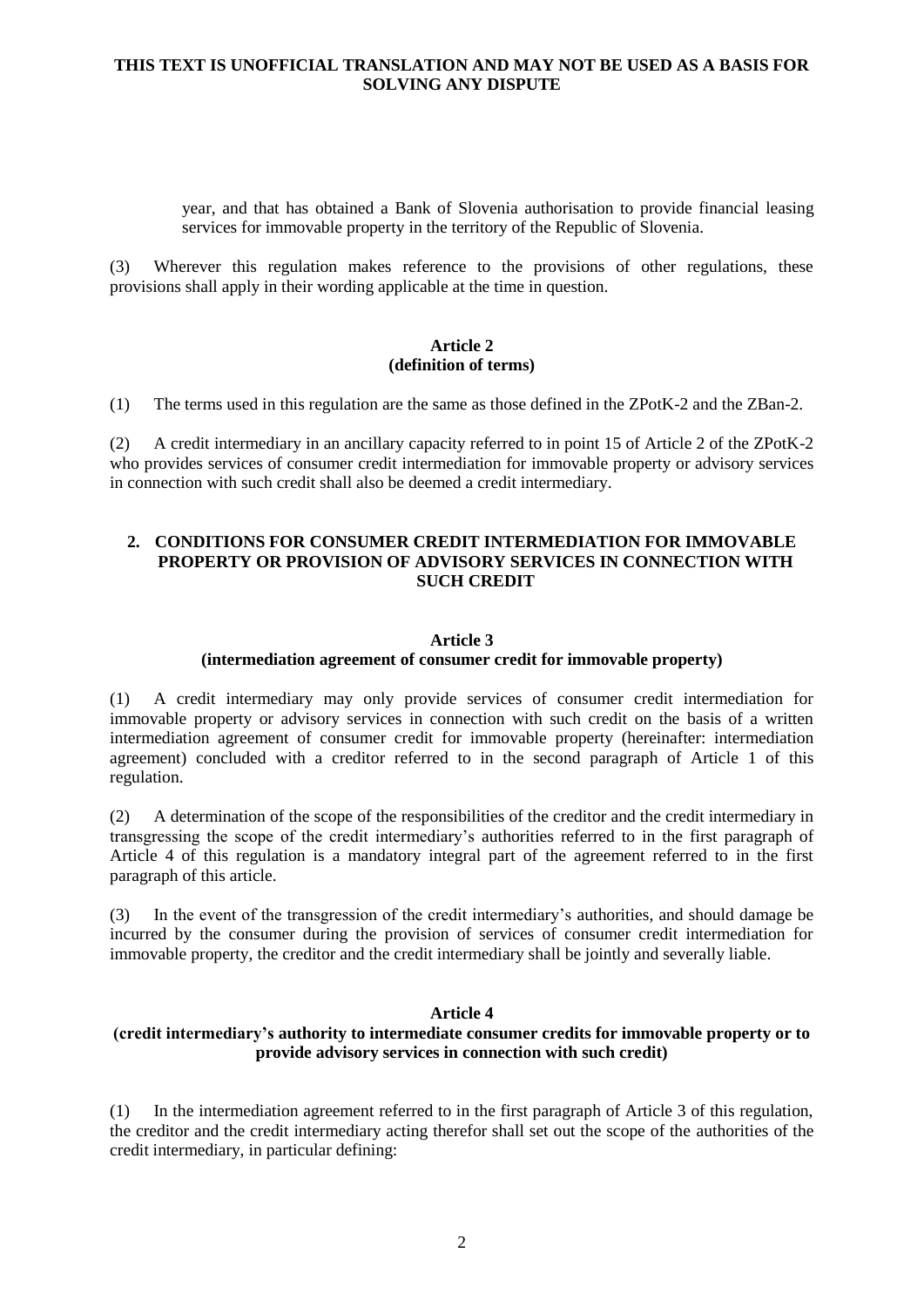- whether the intermediary presents and offers consumer credits for immovable property and/or assists in procedures before the conclusion of a credit agreement, whereby a consumer credit agreement for immovable property is concluded with consumers by the creditor, or
- whether the intermediary concludes consumer credit agreements for immovable property on behalf of the creditor, or
- whether the intermediary provides advisory services in connection with such credit.

(2) In addition to the authorities referred to in the first paragraph of this article, the creditor and a credit intermediary acting therefor shall also define in the agreement referred to in the first paragraph of Article 3 of this regulation the obligations in connection with consumer lending for immovable property or the provision of advisory services in connection with such credit that the creditor may transfer to the credit intermediary, and shall agree the method of communication for the exchange of information between the two in connection with the exercise of the authorities referred to in the first paragraph of this article.

(3) A credit intermediary for consumer credit intermediation for immovable property may neither solicit nor accept the settlement of the consumer's money liabilities for the account of the creditor for which his/she/it is acting.

# **Article 5 (conditions and qualifications for staff)**

For the performance of tasks in connection with the intermediation of consumer credits for immovable property or the provision of advisory services in connection with such credit, a credit intermediary shall hold a contract concluded with at least one person who has at least three years of working experience in providing lending or financial leasing services as defined in the ZBan-2.

## **Article 6 (technical and spatial conditions)**

(1) The business premises of a credit intermediary shall have a separate space that provides the consumer with the requisite level of privacy.

(2) A sign bearing the credit intermediary's business name and registered office or name and address shall be displayed in a visible location at the entrance to the business premises.

(3) A residential property may not be used as business premises.

(4) The business premises shall be equipped in a manner to provide for the safe, uninterrupted provision of the processes of consumer credit intermediation for immovable property or provision of advisory services in connection with such credit, and to allow the competent authorities to inspect and monitor the operations of the credit intermediary.

(5) The credit intermediary shall have at his/her/its disposal the requisite information technology support to allow in particular for the administration of records of transactions concluded via intermediation, and to provide pre-contractual information and other obligations on the basis of the ZPotK-2.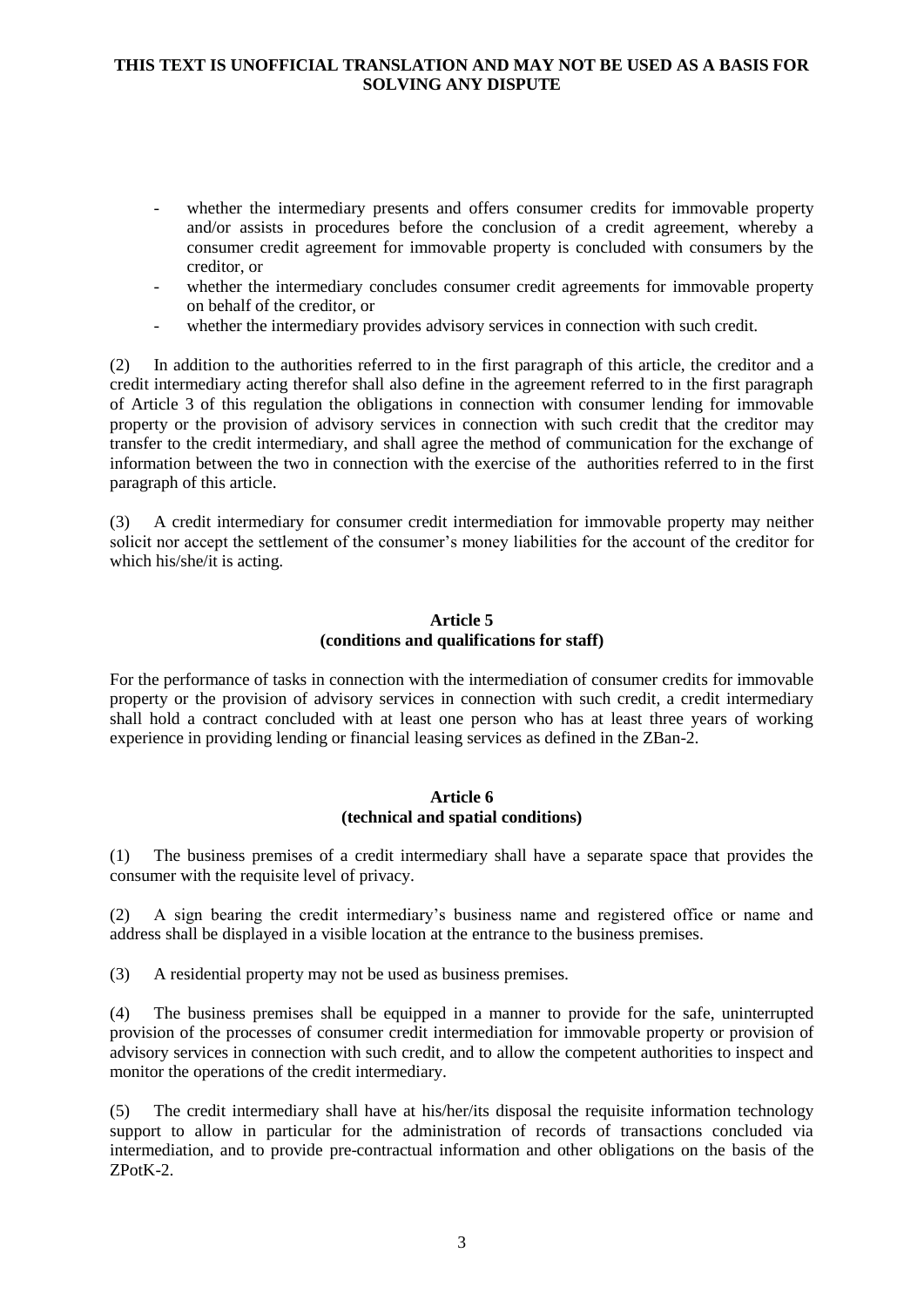### **Article 7 (organisational conditions)**

(1) A credit intermediary shall via internal rules set out the decision-making procedure and shall define persons' responsibilities in making decisions in individual work processes within the framework of the provision of services of consumer credit intermediation for immovable property or the provision of advisory services in connection with such credit with regard to the extent and range of consumer credits for immovable property.

(2) The credit intermediary shall put in place procedures and measures for protection of personal data in accordance with the law governing personal data protection. The protection of their personal data shall be ensured for consumers in all phases of the business process.

#### **Article 8 (business units)**

(1) A credit intermediary may also provide services of consumer credit intermediation for immovable property or advisory services in connection with such credit at regionally separate business units, provided that the conditions set out in the second paragraph of Article 63 of the ZPotK-2 and the conditions set out in Articles 5 and 6 of this regulation are met.

(2) A credit intermediary who, after obtaining an authorisation, intends to open a new business unit in which he/she/it intends to provide services of consumer credit intermediation for immovable property or advisory services in connection with such credit shall inform the Bank of Slovenia accordingly in advance, and shall submit the documentation referred to in the first paragraph of Article 9 of this regulation relating to the fulfilment of the conditions set out in the second paragraph of Article 63 of the ZPotK-2 and the conditions set out in Articles 5 and 6 of this regulation.

# **3. APPLICATION FOR AUTHORISATION**

#### **Article 9**

#### **(application to obtain or renew authorisation)**

(1) An application to obtain or renew an authorisation shall be addressed in writing to the Bank of Slovenia by the credit intermediary or applicant, whereby the following information and evidence of the fulfilment of the requirements set out in the second paragraph of Article 63 of the ZPotK-2 shall in particular be submitted:

- (a) the business name or name, registered office or address, registration number and tax identification number, and code number of the principal business activity of the legal person or sole trader in question (hereinafter: the credit intermediary or applicant);
- (b) the memorandum of association or other relevant document;
- (c) the first names and surnames of the members of the senior management of the credit intermediary or applicant;
- (d) the first name and surname of the procurator of the credit intermediary or applicant;
- (e) a list of the persons authorised to represent the credit intermediary or applicant in statutory matters;
- (f) an extract from the companies register or another relevant public register from which the information entered in the register is evident;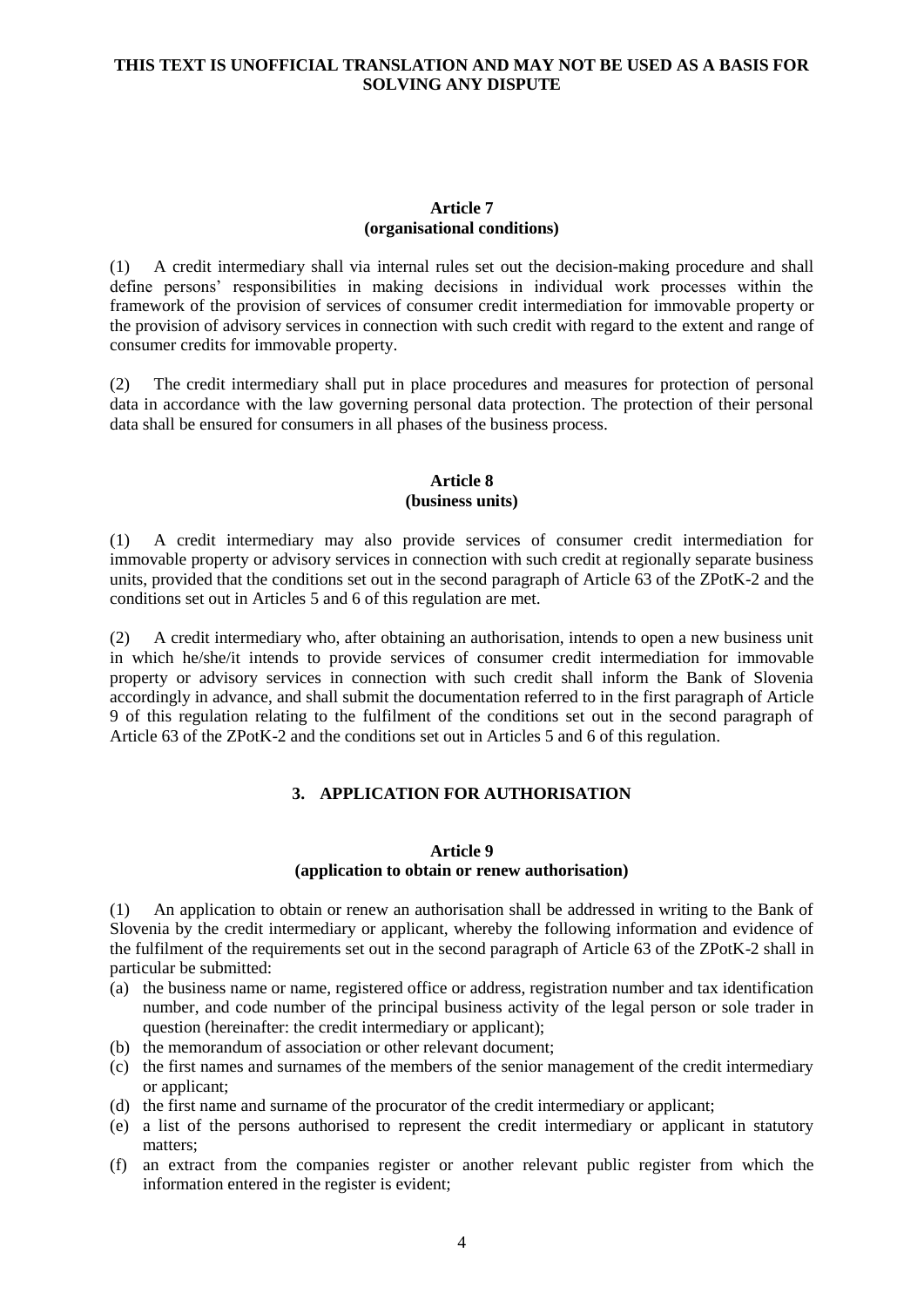- (g) an indication of the services that the credit intermediary or applicant intends to provide within the framework of the authorisation, namely for:
	- the presentation or offering of consumer credits for immovable property, and/or
	- the provision of assistance in preparatory or pre-contractual administrative work, and/or
	- the conclusion of consumer credit agreements for immovable property on behalf of the creditor, and/or
	- the provision of advisory services in connection with such credit;
- (h) an indication whether the credit intermediary is or will be tied to one or several creditors, and if so, evidence that the creditor take full and unconditional responsibility for the activities of the credit intermediary;
- (i) a list of all creditors for whom the credit intermediary is acting or intends to act as an intermediary, together with a copy of the intermediation agreement concluded with the creditor or with all the creditors for whom the credit intermediary is acting or intends to act as an intermediary;
- (j) an indication of the Member States in which the credit intermediary, either directly or through a branch, acts as an intermediary for consumer credits for immovable property or provides advisory services in connection with such credit, or in which he/she/it intends to provide the aforementioned services;
- (k) documentation from which the fulfilment of the conditions with regard to the requisite knowledge and compentence of the credit intermediary's staff and senior management in accordance with the fourth paragraph of Article 62 of the ZPotK-2 is evident:
	- evidence of the provision of training to staff and senior management in accordance with the training programme set out by the Bank Association of Slovenia;
	- evidence of the requisite knowledge and competence on the part of staff and senior management in the area of business with consumers who get into difficulties in connection with arrears in payments of past-due liabilities from credit agreements for immovable property;
	- the staff training plan in accordance with the training programme set out by the Bank Association of Slovenia;
- (l) documentation from which the fulfilment of the requirements with regard to remuneration policy set out in the third paragraph of Article 62 of the ZPotK-2 is evident;
- (m) documentation from which the fulfilment of the conditions set out in Section 2 of this regulation at individual business units is evident:
	- the address of the business unit or business units where services of consumer credit intermediation for immovable property or advisory services in connection with such credit will be provided,
	- documentation from which the total number of employees and number of persons who will perform tasks in connection with consumer credit intermediation for immovable property or provision of advisory services in connection with such credit, including evidence of their working experience;
	- a description of the business premises with a floorplan, and evidence of the right to disposal of the business premises for each business unit;
	- evidence of the sign bearing the credit intermediary's business name and registered office or name and address that is displayed in a visible location at the entrance to the business premises (e.g. a photograph of a nameplate with an inscription);
	- a statement that consumer credit intermediation for immovable property and the provision of advisory services in connection with such credit are not being pursued in a residential property;
	- a substantiated statement that the business premises are equipped in a manner to provide for the safe, uninterrupted provision of the processes of consumer credit intermediation for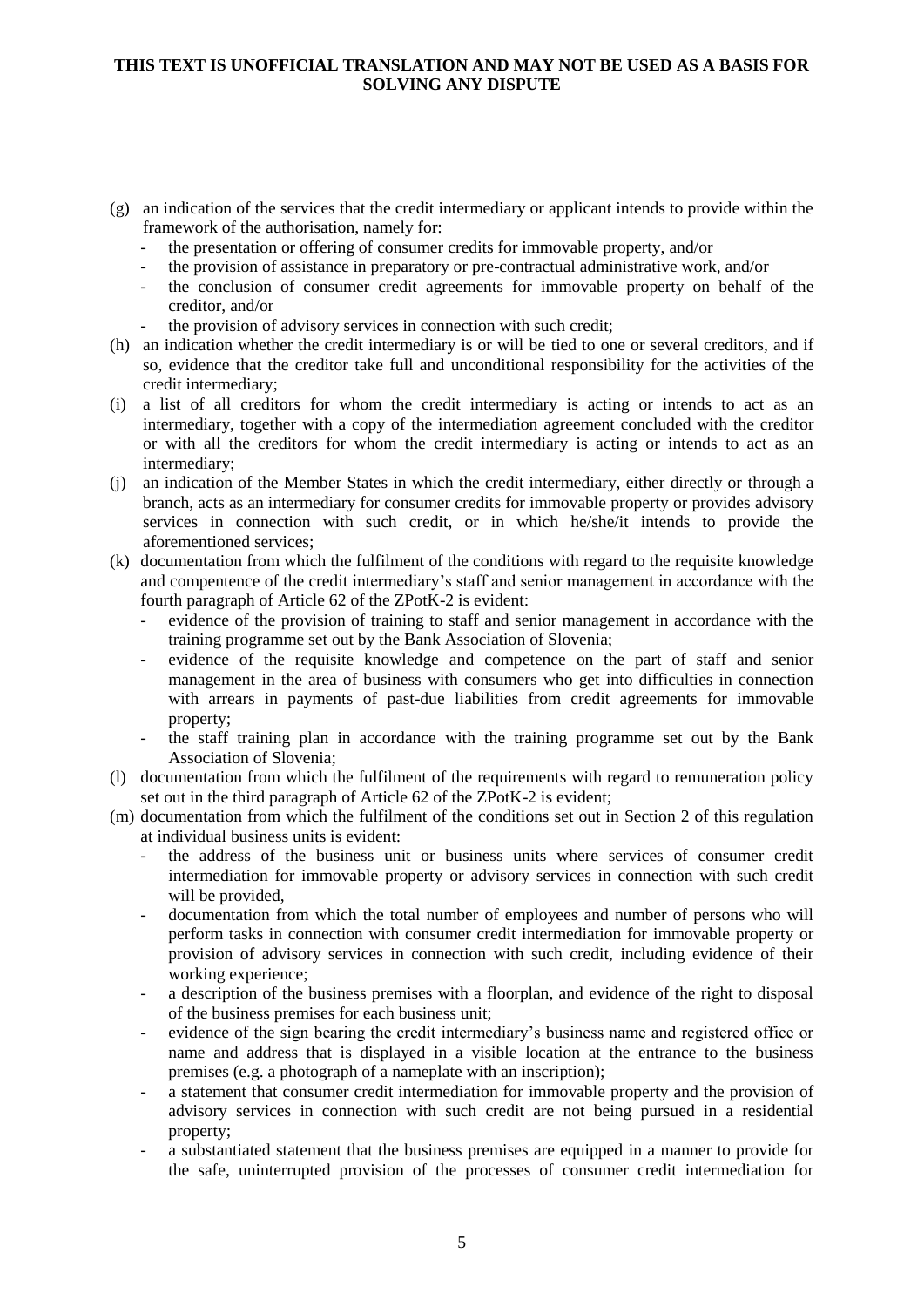immovable property or provision of advisory services in connection with such credit, and to allow the competent authorities to inspect and monitor the operations of the credit intermediary;

- evidence that the credit intermediary has at his/her/its disposal the requisite information technology support to provide for the administration of records of transactions concluded via intermediation, and to provide pre-contractual information and other obligations on the basis of the ZPotK-2, including information about hardware and software;
- internal rules or other documentation (e.g. an organigram) that clearly discloses the organisation of the business process of consumer credit intermediation for immovable property or the provision of advisory services in connection with such credit, the decisionmaking procedures, a definition of the responsibilities of the persons who will provide services of consumer credit intermediation for immovable property or advisory services in connection with such credit, and will take decisions in individual work processes within the framework of the provision of such services with regard to the extent and range of consumer credits for immovable property, and the other work tasks of these persons;
- documentation from which the procedures and measures for protection of personal data in accordance with the law governing personal data protection are evident;
- (n) the general terms and conditions and other bylaws, where they exist, based on which consumer credit intermediation for immovable property and advisory services in connection with such credit are provided;
- (o) evidence of the designation of one of more providers of alternative dispute resolution designated by the credit intermediary or applicant for resolving consumer disputes in accordance with Article 93 of the ZPotK-2 (e.g. an agreement concluded with the provider);
- (p) documentation from which it is evident that the credit intermediary or applicant has concluded a professional indemnity insurance policy covering the territory in which he/she/it is acting as an intermediary for consumer credits for immovable property, in the amount set out by Commission Delegated Regulation (EU) No 1125/2014 of 19 September 2014 supplementing Directive 2014/17/EU of the European Parliament and of the Council with regard to regulatory technical standards on the minimum monetary amount of the professional indemnity insurance or comparable guarantee to be held by credit intermediaries (OJ L 305, of 24 October 2014, p 1);
- (r) an extract from the criminal records or other evidence from which it is evident that the credit intermediary or applicant, and the members of the senior management and the procurator of the credit intermediary or applicant:
	- have not been convicted *res judicata* of a criminal offence of an economic nature, a criminal offence involving legal transactions or a criminal offence against property, or other relevant evidence when such records do not exist;
	- have not been charged with a criminal offence prosecuted *ex officio* for which a prison sentence of a year or more may be imposed;
- (s) evidence that personal bankruptcy proceedings have not been initiated against the assets of the credit intermediary or applicant, or the members of the senior management and the procurator of the credit intermediary or applicant;
- (t) evidence that the credit intermediary or applicant, and the members of the senior management and the procurator of the credit intermediary or applicant have never been sanctioned in accordance with Article 94 of the ZPotK-2;
- (u) a statement by the credit intermediary or applicant that the consumer credit intermediation for immovable property does not contravene other regulations, in particular the law governing consumer protection and the law governing consumer protection from unfair business practices;
- (v) the consent of the credit intermediary or applicant that for the purposes of this procedure and supervision in accordance with the ZPotK-2 he/she/it permits the official records to be viewed, and data obtained, with regard to the fulfilment of the conditions for the provision of services of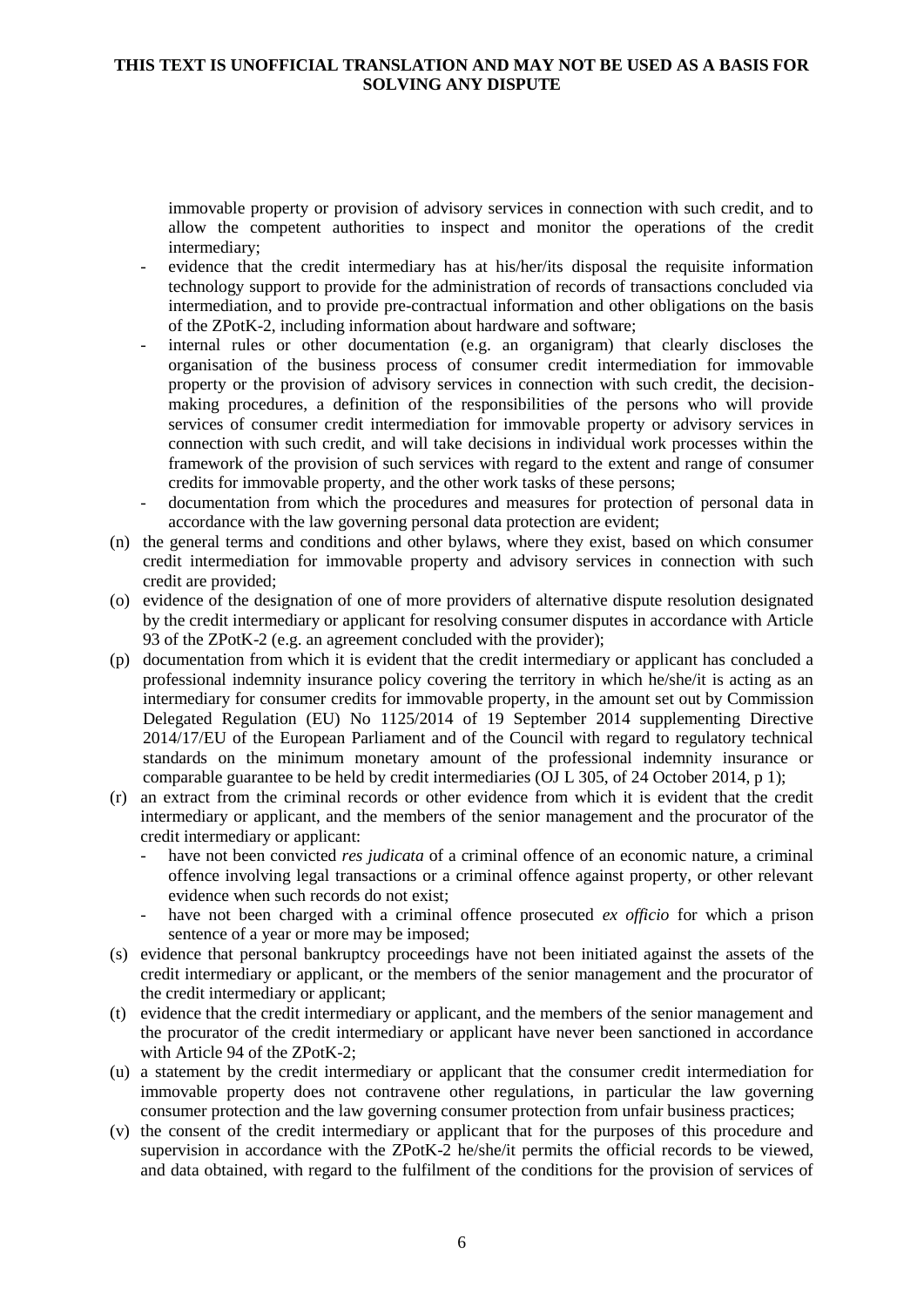consumer credit intermediation for immovable property or advisory services in connection with such credit.

(2) In the event of a misdemeanour committed pursuant to Articles 95 or 96 of the ZPotK-2, the credit intermediary or applicant shall enclose evidence of the payment of the fine or the costs of the proceedings for the misdemeanour committed in the application to obtain or renew the authorisation in accordance with the third paragraph of Article 63 of the ZPotK-2.

### **Article 10 (notification of the Bank of Slovenia)**

(1) The credit intermediary shall notify the Bank of Slovenia of any changes in the information referred to in the third paragraph of Article 64 of the ZPotK-2, and any other changes that could affect the fulfilment of the requirements set out in the second paragraph of Article 63 of the ZPotK-2. The requisite documentation and evidence referred to in Article 9 of this regulation shall be enclosed in the notification referred to in the first sentence of this paragraph. The credit intermediary shall notify the Bank of Slovenia of the changes within five business days of their occurrence, with the exception of the information referred to in the third paragraph of Article 64 of the ZPotK-2, which shall be submitted by the deadline set out in the fifth paragraph of Article 64 of the ZPotK-2.

(2) The credit intermediary shall also notify the Bank of Slovenia if he/she/it has not acted as an intermediary of consumer credits for immovable property or provided advisory services in connection with such credit in the last six months. The credit intermediary shall notify the Bank of Slovenia accordingly within 15 days of six months having elapsed since the last provision of the aforementioned services.

# **4. ADMINISTRATION OF RECORDS**

#### **Article 11 (administration of records of credit intermediary)**

(1) A credit intermediary shall administer a record of the type and number of consumer credit agreements for immovable property concluded via his/her/its intermediation on the basis of agreed authorities referred to in the second indent of the first paragraph of Article 4 of this regulation, and on the amount of credit granted under such agreements, separately for each creditor for which he/she/it acts.

(2) The credit intermediary shall archive the record referred to in the first paragraph of this article for at least four years after the end of the financial year to which it relates.

## **Article 12 (administration of records of bank)**

(1) On its website a bank shall publish and regularly update a list of its credit intermediaries for consumer credits for immovable property that at a minimum encompasses the registration number and business name or first name and surname, and the registered office or the address of the individual